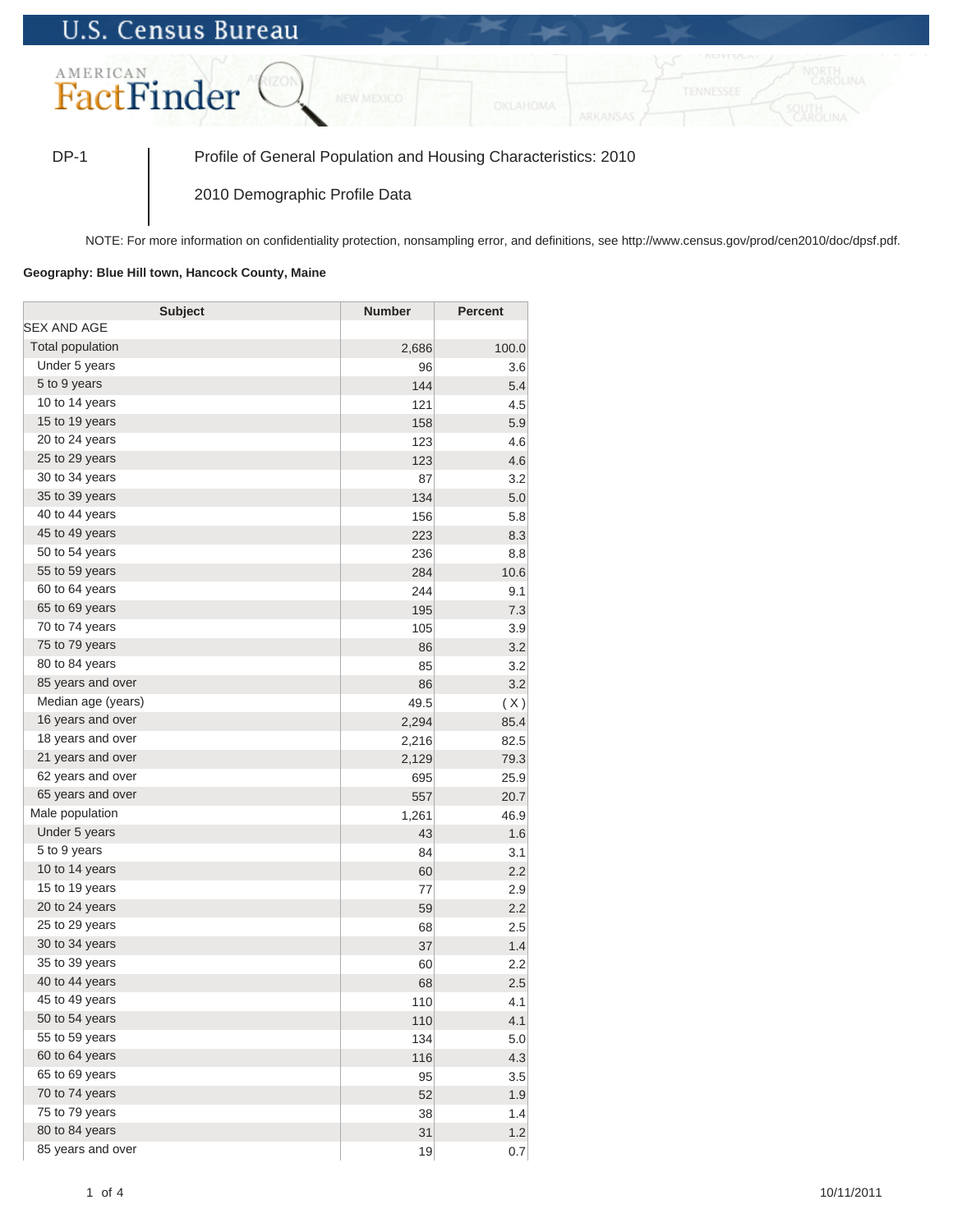| <b>Subject</b>                                                    | <b>Number</b> | <b>Percent</b> |
|-------------------------------------------------------------------|---------------|----------------|
| Median age (years)                                                | 48.6          | (X)            |
| 16 years and over                                                 | 1,064         | 39.6           |
| 18 years and over                                                 | 1,028         | 38.3           |
| 21 years and over                                                 | 979           | 36.4           |
| 62 years and over                                                 | 301           | 11.2           |
| 65 years and over                                                 | 235           | 8.7            |
| Female population                                                 | 1,425         | 53.1           |
| Under 5 years                                                     | 53            | 2.0            |
| 5 to 9 years                                                      | 60            | 2.2            |
| 10 to 14 years                                                    | 61            | 2.3            |
| 15 to 19 years                                                    | 81            | 3.0            |
| 20 to 24 years                                                    | 64            | 2.4            |
| 25 to 29 years                                                    | 55            | 2.0            |
| 30 to 34 years                                                    |               |                |
| 35 to 39 years                                                    | 50            | 1.9            |
| 40 to 44 years                                                    | 74            | 2.8            |
| 45 to 49 years                                                    | 88            | 3.3            |
|                                                                   | 113           | 4.2            |
| 50 to 54 years                                                    | 126           | 4.7            |
| 55 to 59 years                                                    | 150           | 5.6            |
| 60 to 64 years                                                    | 128           | 4.8            |
| 65 to 69 years                                                    | 100           | 3.7            |
| 70 to 74 years                                                    | 53            | 2.0            |
| 75 to 79 years                                                    | 48            | 1.8            |
| 80 to 84 years                                                    | 54            | 2.0            |
| 85 years and over                                                 | 67            | 2.5            |
| Median age (years)                                                | 50.9          | (X)            |
| 16 years and over                                                 | 1,230         | 45.8           |
| 18 years and over                                                 | 1,188         | 44.2           |
| 21 years and over                                                 | 1,150         | 42.8           |
| 62 years and over                                                 | 394           | 14.7           |
| 65 years and over                                                 | 322           | 12.0           |
| <b>RACE</b>                                                       |               |                |
| <b>Total population</b>                                           | 2,686         | 100.0          |
| One Race                                                          | 2,668         | 99.3           |
| White                                                             | 2,614         | 97.3           |
| <b>Black or African American</b>                                  | 10            | 0.4            |
| American Indian and Alaska Native                                 | 11            | 0.4            |
| Asian                                                             | 29            | 1.1            |
| Asian Indian                                                      | 0             | 0.0            |
| Chinese                                                           | 20            | 0.7            |
| Filipino                                                          | 0             | 0.0            |
| Japanese                                                          | 0             | 0.0            |
| Korean                                                            | 6             | 0.2            |
| Vietnamese                                                        | 1             | 0.0            |
| Other Asian [1]                                                   | 2             | 0.1            |
| Native Hawaiian and Other Pacific Islander                        | 0             | 0.0            |
| Native Hawaiian                                                   | 0             | 0.0            |
| Guamanian or Chamorro                                             | 0             | 0.0            |
| Samoan                                                            | 0             | 0.0            |
| Other Pacific Islander [2]                                        | 0             |                |
| Some Other Race                                                   |               | 0.0            |
| Two or More Races                                                 | 4             | 0.1            |
| White; American Indian and Alaska Native [3]                      | 18            | 0.7            |
|                                                                   | 4             | 0.1            |
| White; Asian [3]                                                  | 3             | 0.1            |
| White; Black or African American [3]                              | 8             | 0.3            |
| White; Some Other Race [3]                                        | 0             | 0.0            |
| Race alone or in combination with one or more other<br>races: [4] |               |                |
| White                                                             | 2,631         | 98.0           |
| <b>Black or African American</b>                                  | 21            | 0.8            |
| American Indian and Alaska Native                                 | 18            | 0.7            |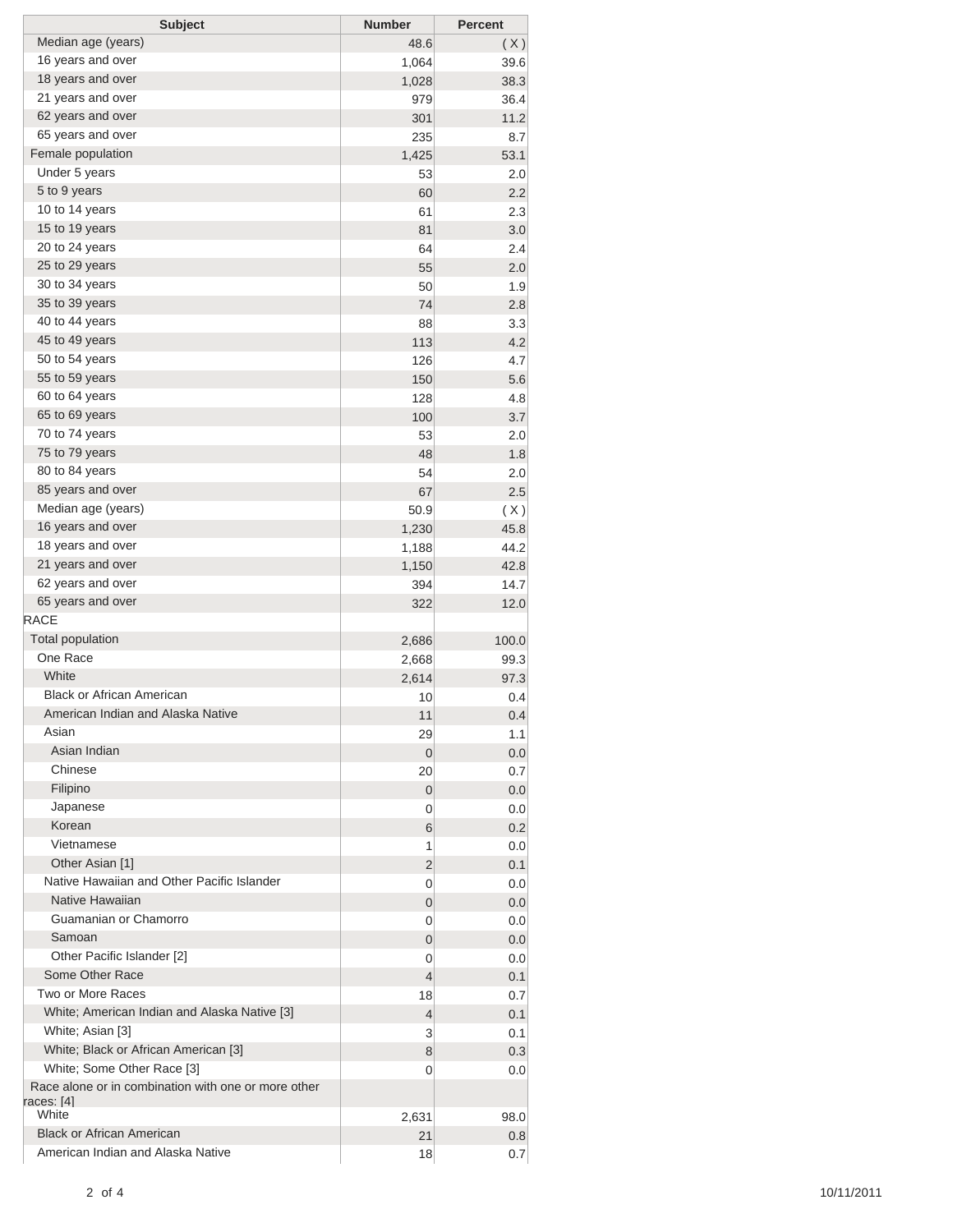|                                                  | <b>Number</b>  | <b>Percent</b> |
|--------------------------------------------------|----------------|----------------|
| Asian                                            | 32             | 1.2            |
| Native Hawaiian and Other Pacific Islander       | 0              | 0.0            |
| Some Other Race                                  | 4              | 0.1            |
| <b>HISPANIC OR LATINO</b>                        |                |                |
| <b>Total population</b>                          | 2,686          | 100.0          |
| Hispanic or Latino (of any race)                 | 21             | 0.8            |
| Mexican                                          | $\overline{7}$ | 0.3            |
| Puerto Rican                                     | 2              | 0.1            |
| Cuban                                            | $\overline{0}$ | 0.0            |
| Other Hispanic or Latino [5]                     | 12             | 0.4            |
| Not Hispanic or Latino                           | 2,665          | 99.2           |
| <b>HISPANIC OR LATINO AND RACE</b>               |                |                |
| <b>Total population</b>                          | 2,686          | 100.0          |
| Hispanic or Latino                               | 21             | 0.8            |
| White alone                                      | 14             | 0.5            |
| <b>Black or African American alone</b>           | 2              | 0.1            |
| American Indian and Alaska Native alone          | 2              | 0.1            |
| Asian alone                                      | 0              | 0.0            |
| Native Hawaiian and Other Pacific Islander alone | $\overline{0}$ | 0.0            |
| Some Other Race alone                            | 2              | 0.1            |
| Two or More Races                                | 1              | 0.0            |
| Not Hispanic or Latino                           | 2,665          | 99.2           |
| White alone                                      | 2,600          | 96.8           |
| Black or African American alone                  | 8              | 0.3            |
| American Indian and Alaska Native alone          | 9              | 0.3            |
| Asian alone                                      | 29             | 1.1            |
| Native Hawaiian and Other Pacific Islander alone | $\overline{0}$ | 0.0            |
| Some Other Race alone                            | 2              | 0.1            |
| Two or More Races                                | 17             | 0.6            |
| <b>RELATIONSHIP</b>                              |                |                |
| <b>Total population</b>                          | 2,686          | 100.0          |
| In households                                    | 2,664          | 99.2           |
| Householder                                      | 1,279          | 47.6           |
| Spouse [6]                                       | 601            | 22.4           |
| Child                                            | 561            | 20.9           |
| Own child under 18 years                         | 423            | 15.7           |
| Other relatives                                  | 56             | 2.1            |
| Under 18 years                                   | 15             | 0.6            |
| 65 years and over                                | 14             | 0.5            |
| <b>Nonrelatives</b>                              | 167            | 6.2            |
| Under 18 years                                   | 16             | 0.6            |
| 65 years and over                                | 19             | 0.7            |
| Unmarried partner                                | 107            | 4.0            |
| In group quarters                                | 22             | 0.8            |
| Institutionalized population                     | 0              | 0.0            |
| Male                                             | 0              | 0.0            |
| Female                                           | 0              | 0.0            |
| Noninstitutionalized population                  | 22             | 0.8            |
| Male                                             | 12             | 0.4            |
|                                                  | 10             | 0.4            |
| Female                                           |                |                |
| <b>HOUSEHOLDS BY TYPE</b>                        |                |                |
| <b>Total households</b>                          | 1,279          | 100.0          |
| Family households (families) [7]                 | 733            | 57.3           |
| With own children under 18 years                 | 257            | 20.1           |
| Husband-wife family                              | 601            | 47.0           |
| With own children under 18 years                 | 179            | 14.0           |
| Male householder, no wife present                | 38             | 3.0            |
| With own children under 18 years                 | 26             | 2.0            |
| Female householder, no husband present           | 94             | 7.3            |